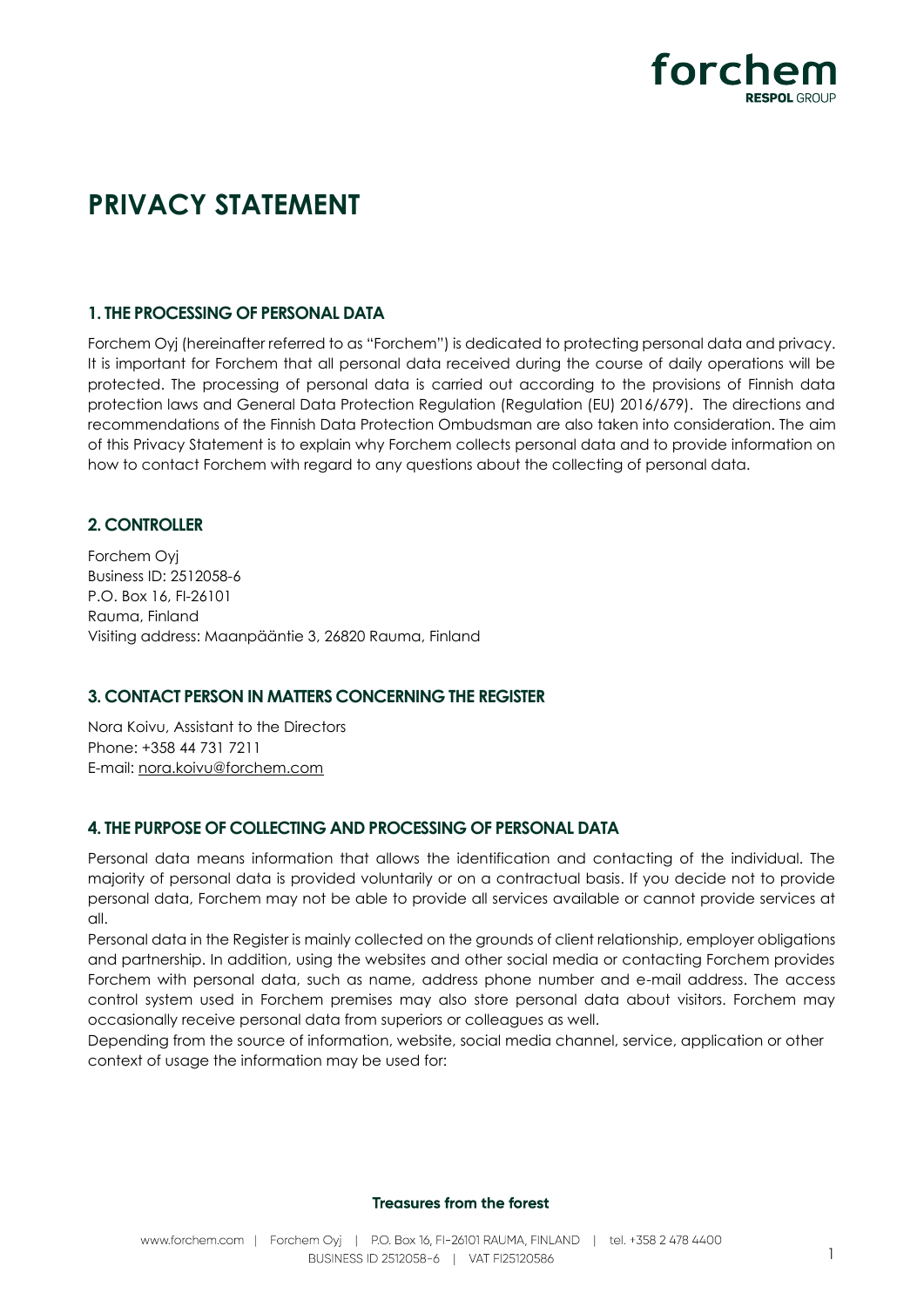

- making announcements
- customer service and operational development
- fulfilling contractual and public authority requirements
- compilation of statistics and education
- controlling the security of Forchem premises
- observing user activity on the websites
- developing user experience on the websites

The processing of personal data carried out by Forchem is based on consent and complying with the requirements provided by law. The purpose of processing personal data is to protect client interests as well as legitimate interests of Forchem. These interests of Forchem are, including but not limited to, ensuring the safety of the data system and operational environment, developing product and service quality, company management and marketing.

## **5. YOUR RIGHTS RELATED TO DATA**

#### Right of access

You are entitled to obtain information as to what personal data is being processed in the Register. Right of access may be denied under conditions provided for by law. As a principal rule, right of access shall be provided for free.

#### Right to restriction of processing

You are at any time entitled to deny the processing of personal data or ask the processing of personal data to be restricted provided that Forchem does not have reasonable grounds for processing personal data. However, please note that the right to restrict the processing shall not apply where the processing of personal data is necessary due to mandatory or statutory requirements.

#### Right to erasure ('right to be forgotten')

You are entitled to the rectification of inaccurate personal data, the completing of incomplete personal data and the erasure of personal data concerning you. However, right to erasure shall not apply where the processing and storing of personal data is necessary due to mandatory statutory requirements.

#### Right to data portability

Provided that certain conditions are met, you are entitled to receive your personal data which you have provided to us and to transmit this data to another controller.

#### Right to opt out of direct marketing

You are at any time entitled to object the processing of personal data concerning you for direct marketing.

#### Right to lodge complaint

You are entitled to lodge a complaint with the competent supervisory authority if you feel that Forchem has not appropriately followed the applicable data protection rules and regulations.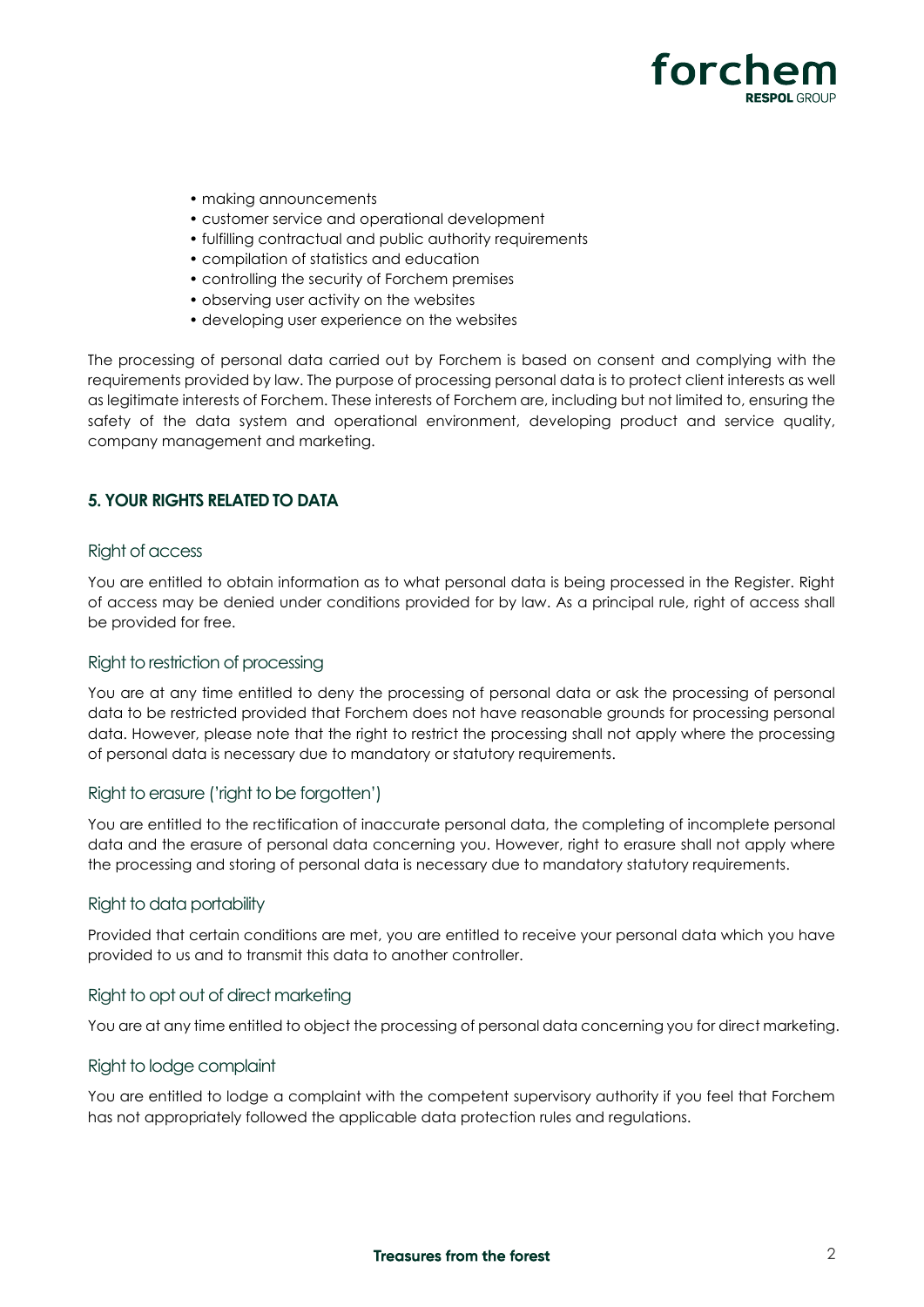

#### Other rights

Provided that the processing of personal data is dependent on your consent you are entitled to revoke the consent at any time. The revoking of consent is done by way of notifying the controller as specified in section 6.

## **6. CONTACTING FORCHEM**

All communication and requests concerning your rights related to data must be of a written form or be sent by e-mail to the address specified in section 3.

Forchem may ask you to specify the request and to verify your identity before processing the request. Forchem may refuse to fulfil the request provided that such refusal is based on applicable law.

Forchem shall provide the information within one month of receipt of the request. The period may be extended only on specific reasons.

## **7. CATEGORIES OF PERSONAL DATA**

Information about the company's and its subcontractors' personnel, contact persons of clients, companies and partners as well as users of the Forchem website may be stored in the Register. The data collected may vary depending on the method of communication, choices you have made regarding privacy settings and the applications used. Forchem may collect and process, including but not limited to, following information:

- Name and title of the person (data subject)
- Contact information (phone number and e-mail address)
- Name, contact information and line of business of the company
- Information regarding online behavior
- Information stored based on technical surveillance
- Technical information and information regarding cookies

## **8. ACCESS TO PERSONAL DATA**

In Forchem, the processing of personal data is limited so that only appropriate staff members, based on their role and duties in the company, have access to personal data. The marketing and sales professionals have access to personal data in matters regarding client relationship, whereas other administrative personnel have access to personal data in matters related to employment, contracts and transactions.

## **9. COOKIES**

Forchem uses cookies on its websites. Cookies are small text files stored in the computer or other device of the user. Cookies do not harm the device.

Cookies may be disabled in browser settings. However, disabling cookies might affect the websites in that they slow down or that access to them is denied.